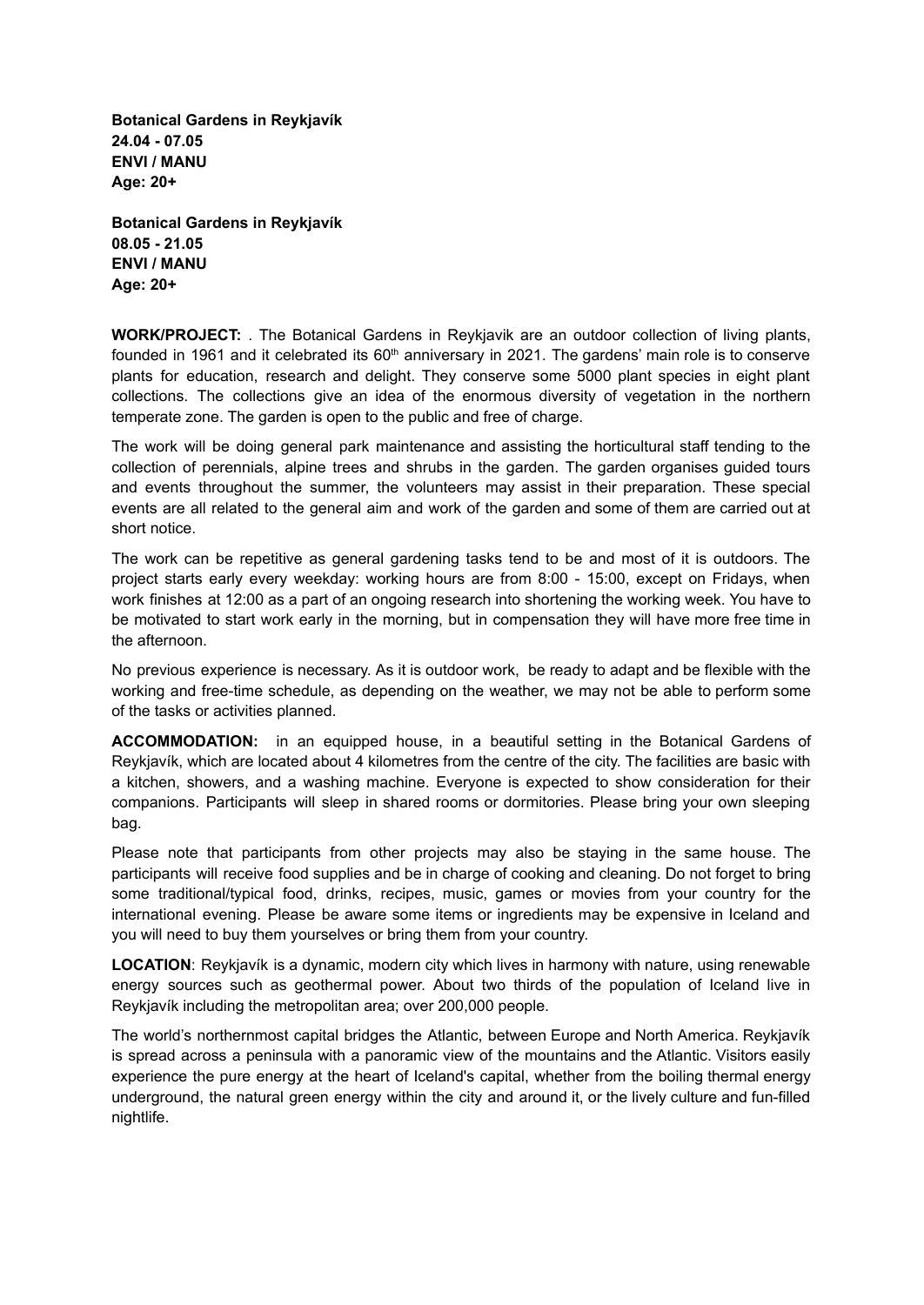**Island of Viðey 10.05 - 19.05 ENVI / CONS / RENO Age: 18+**

**WORK/PROJECT:** Opportunity to work on the historical island of Viðey for the 16th year in a row with our host, the city of Reykjavík.

Viðey is a popular destination during the summer among Icelandic and foreign visitors. The participants will help prepare the island for the autumn/winter season. You will beautify the surroundings by cleaning up the area, especially along the coastline, for instance by hand-picking garbage or collecting trash blown by the wind or brought by the sea to the shores and surroundings.

The participant may carry out some gardening activities as well and possibly make and maintain walking paths. Well maintained paths enable people to visit the area without damaging it and this important work also helps to improve safety for visitors. Depending on the advance of the project and weather conditions, you may have other possible tasks such as checking up and repairing garden furniture.

The working day normally runs from 09:00 - 17:00 with breaks for lunch and coffee; however, please be prepared for some flexibility due to the nature of Iceland's changeable weather.

The weather conditions in Iceland are unpredictable and the temperature in May can drop during the evenings. Be prepared to experience all kinds of weather and be sure of bringing warm clothing, since most of the work will take place outdoors. You should have motivation to work outside and work in all kinds of weather, as it can get cold and rainy. Bring warm and/or waterproof clothes (overcoats, scarves, gloves and hats) walking shoes/boots, as the activities take place outside.

As it is outdoors work, you shall be ready to adapt and be flexible with the working and free-time schedule, as depending on the weather, we may not be able to perform some of the tasks or activities planned.

**ACCOMMODATION:** You will be lodged in a local house on Viðey Island, in shared rooms. Please bring your own sleeping bag. The house has an equipped kitchen. The participants will receive food ingredients and be in charge of cooking and cleaning. Do not forget to bring some traditional/typical food from your home country for the international evening.

**LOCATION**: Viðey or "Wood Island" is the largest (1.7 km²) island in the Kollafjörður Bay, just outside Reykjavík, the capital of Iceland. The island is covered by many species of plants and at least 30 species of breeding birds have been counted here. Viðey was inhabited from soon after the settlement of Iceland already in the 10th century and at the beginning of the 20th century around 100 people lived there. Today the island is uninhabited.

There is a regular ferry connection between the island and the harbour of Reykjavík. The island is only a few hundred metres away from the city and the trip takes a few minutes. This makes Viðey so special; it is a peaceful place, very close to the busy city life of the capital. There are hiking and cycling paths around the island and there is no motor traffic allowed. It also features intriguing sculptural artwork, amongst them all nine pairs of basalt pillars that comprise Richard Serra's work "Áfangar" and Yoko Ono's "Imagine Peace" column, a tower of light, which is supported by the widow of John Lennon. Other places of interest on Viðey are related to archaeological research.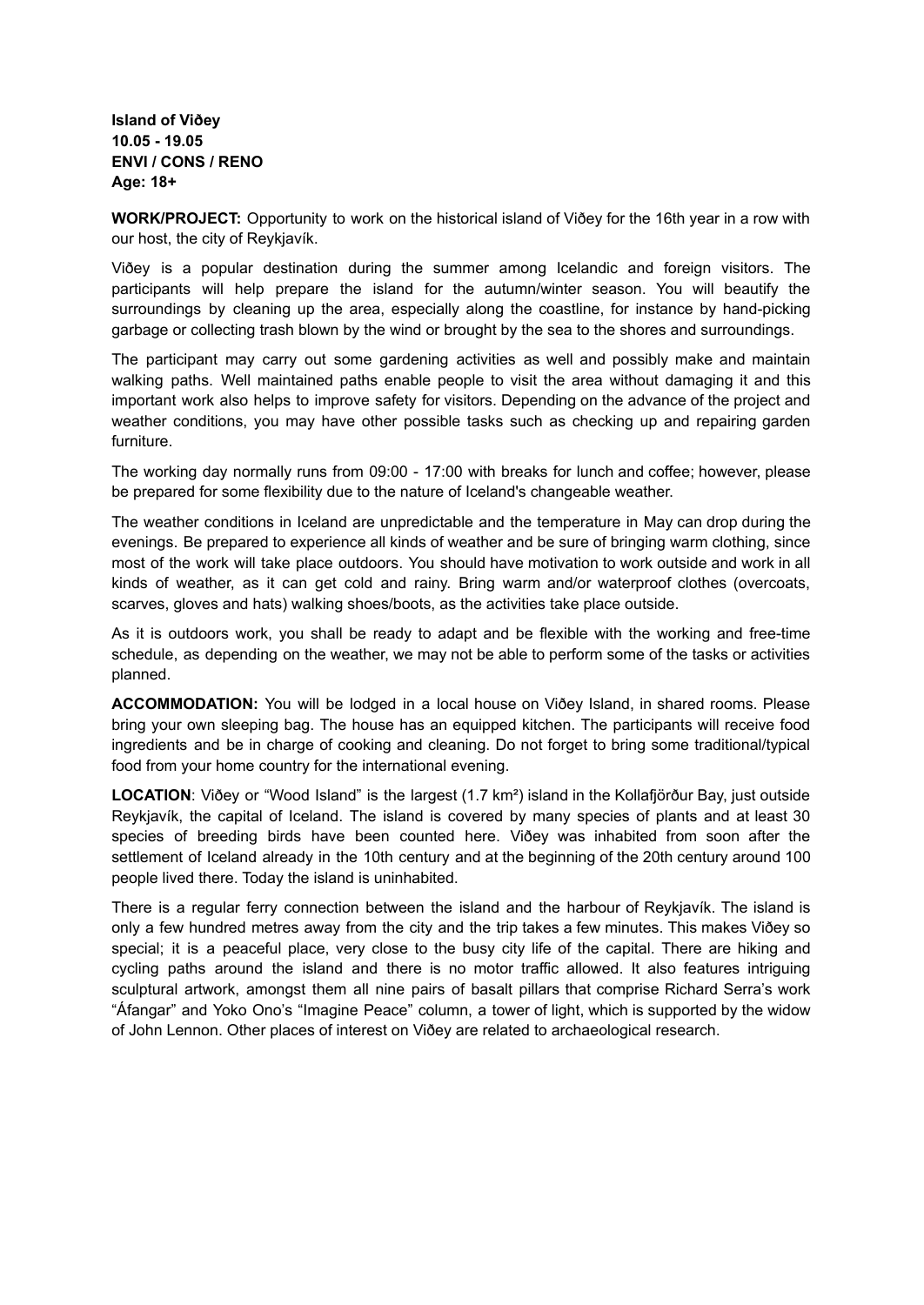## **Environment & Photography - Spring in Reykjavík 26.04 - 05.05 ENVI / ARTS / STUD 8 - 12 Participants Age: 18+**

**PROJECT:** During this camp, participants can share their love for (and learn more about) global & local environmental issues, as well as photography. If you are interested in topics such as climate change, waste management, animal protection and sustainability, and you also love taking photographs or want to develop your photography skills, then this project is for you!

While developing artistic and technical photography skills, you will be focusing on environmental and sustainability issues through non-formal activities such as workshops, discussions, presentations and visits facilitated by SEEDS. One of our aims is to help create more environmentally aware consumers & travellers!

You will visit local projects on environment and conservation. These may include hands-on activities or guided visits. Some examples include outdoor cleanup tasks, a community dinner or a visit to a recycling centre, a geothermal power plant, a museum or exhibition. Some of these activities are dependent on conditions such as weather, pandemic-related restrictions, as well as availability of our partner organisations.

You will also have time to put the theory about photography into practice, walking around and exploring the city. At the end of the camp, the best photographs from each participant are selected for an online exhibition on SEEDS' social media. Participants should bring their own digital cameras, lenses, tripods and laptops if possible.

Programme combines learning, sharing, hands-on activities, getting to know Iceland, its culture, having fun, exploring the city and stunning natural attractions in the Golden Circle or other excursions. Participants should prepare to share environmental issues from their countries and should be ready to spend time outdoors walking medium distances during activities and sightseeing.

Note this project is a learning/sharing camp. This project has a smaller work part and puts a bigger emphasis on the personal learning process than on the community impact.

In this project SEEDS will organise a night photography and aurora hunting (Northern Lights) workshop in the countryside near Reykjavík. This will take place during late evening and possibly into the night. **Northern lights are a natural phenomenon depending on solar activity and meteorological conditions; we cannot guarantee you will see northern lights, but the night photography workshop will be organised anyway.**

**ACCOMMODATION**: SEEDS participants will stay in a house in Reykjavík. The facilities are basic with a kitchen, showers, and a washing machine. Everyone is expected to show consideration for their companions. Participants will sleep in shared rooms or dormitories. Please bring your own sleeping bag.

Participants will receive food supplies and will be in charge of cooking and cleaning. Please note the food SEEDS provides will be **vegetarian**. Do not forget to bring some traditional/typical food, drinks, recipes, music, games or movies from your country for the intercultural evening. Please be aware some items or ingredients may be expensive in Iceland and you will need to buy them yourselves or bring them from your country.

**LOCATION**: Reykjavík is a dynamic, modern city which lives in harmony with nature, using renewable energy sources. The world's northernmost capital bridges the Atlantic, between Europe and North America. Reykjavík is spread across a peninsula with a panoramic view of the mountains and the Atlantic. It is an international city with a lively cosmopolitan cultural scene surrounded by beautiful nature.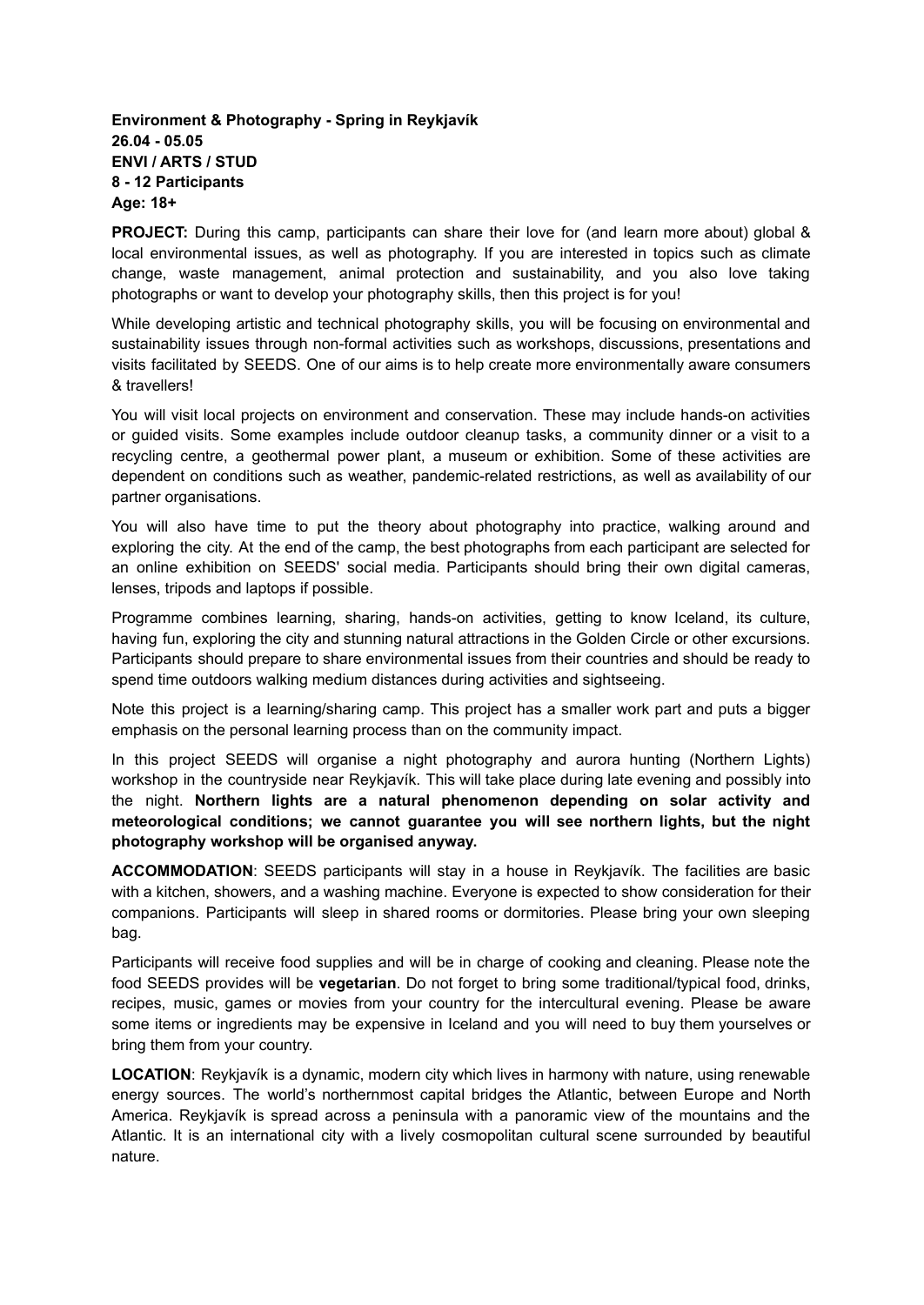**LANGUAGE**: English will be the language in the camp; intermediate conversational skills are needed.

**TERMINAL**: Closest international Airport: Keflavík/Reykjavík (KEF). Bus station: Central Reykjavík (BSÍ).

**Environment & Photography - May 11.05 - 20.05 ENVI / ARTS / STUD 8 - 12 Participants Age: 18+**

**PROJECT:** During this camp, participants can share their love for (and learn more about) global & local environmental issues, as well as photography. If you are interested in topics such as climate change, waste management, animal protection and sustainability, and you also love taking photographs or want to develop your photography skills, then this project is for you!

While developing artistic and technical photography skills, you will be focusing on environmental and sustainability issues through non-formal activities such as workshops, discussions, presentations and visits facilitated by SEEDS. One of our aims is to help create more environmentally aware consumers & travellers!

You will visit local projects on environment and conservation. These may include hands-on activities or guided visits. Some examples include outdoor cleanup tasks, a community dinner or a visit to a recycling centre, a geothermal power plant, a local museum or exhibition. Some of these activities are dependent on conditions such as weather, pandemic-related restrictions, as well as availability of our partner organisations.

You will also have time to put the theory about photography into practice, walking around and exploring the city. At the end of the camp, the best photographs from each participant are selected for an online exhibition on SEEDS' social media. Participants should bring their own digital cameras, lenses, tripods and laptops if possible.

SEEDS' programme combines learning, sharing, hands-on activities, getting to know Iceland, its culture, having fun, exploring the city and stunning natural attractions in the Golden Circle or other excursions. Participants should prepare to share environmental issues from their countries and should be ready to spend time outdoors walking medium distances during activities and sightseeing.

Note this project is a learning/sharing project. This project has a smaller work part and puts a bigger emphasis on the personal learning process than on the community impact.

**ACCOMMODATION**: SEEDS participants will stay in a house in Reykjavík. The facilities are basic with a kitchen, showers and a washing machine. Everyone is expected to show consideration for their companions. Participants will sleep in shared rooms or dormitories. Please bring your own sleeping bag.

Volunteers will receive food supplies and will be in charge of cooking and cleaning. Please note the food SEEDS provides will be **vegetarian**. Do not forget to bring some traditional/typical food, drinks, recipes, music, games or movies from your country for the intercultural evening. Please be aware some items or ingredients may be expensive in Iceland and you will need to buy them yourselves or bring them from your country.

**LOCATION**: Reykjavík is a dynamic, modern city which lives in harmony with nature, using renewable energy sources. The world's northernmost capital bridges the Atlantic, between Europe and North America. Reykjavík is spread across a peninsula with a panoramic view of the mountains and the Atlantic. It is an international city with a lively cosmopolitan cultural scene surrounded by beautiful nature.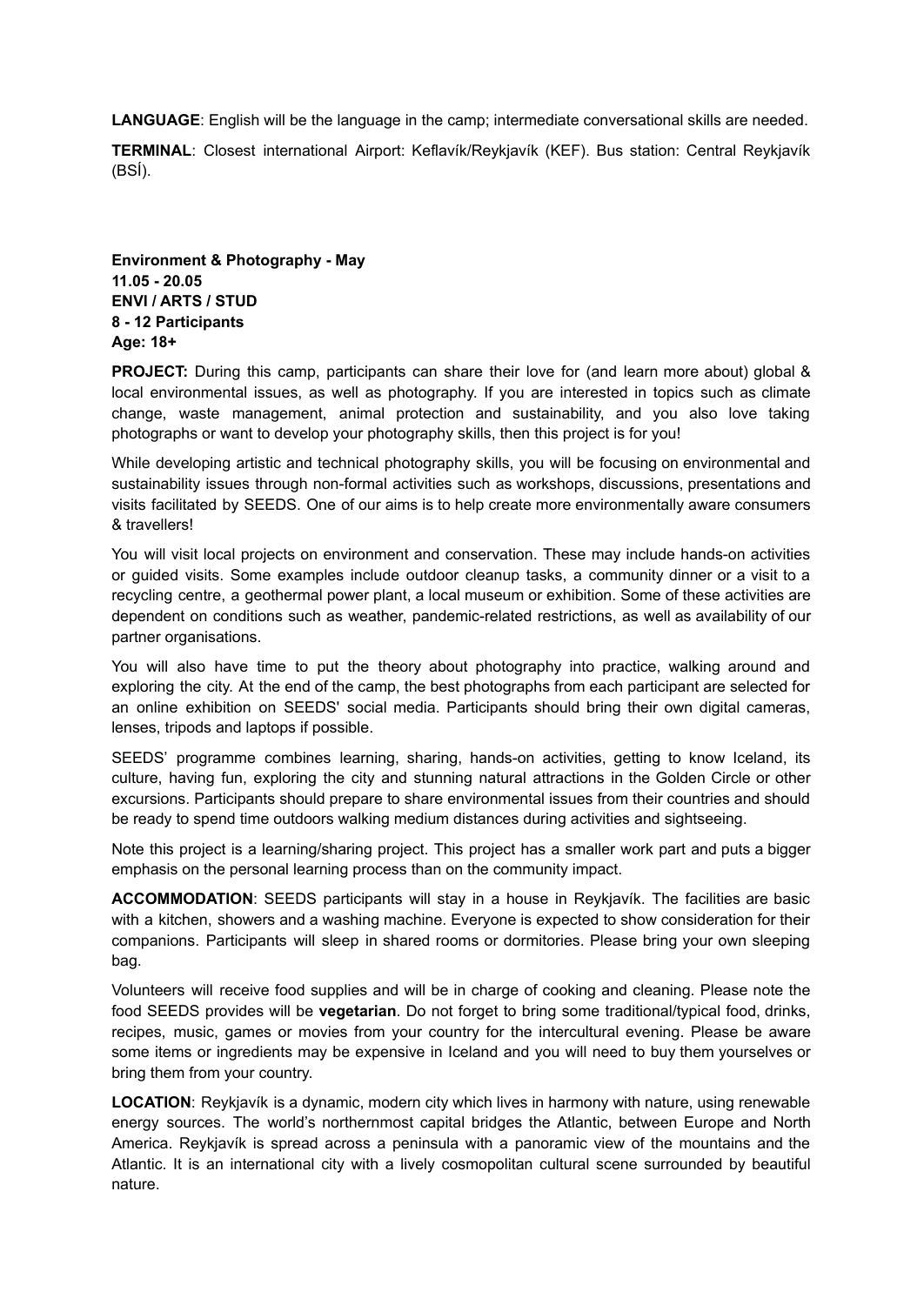**LANGUAGE**: English will be the language in the camp; intermediate conversational skills are needed.

**TERMINAL**: Closest international Airport: Keflavík/Reykjavík (KEF). Bus station: Central Reykjavík (BSÍ).

**SEEDS 016. Construction & Manual work by Mount Esja 01.05 - 14.05 CONS / MANU / ENVI 8 Volunteers Age: 18+**

**PROJECT:** This is the second year that SEEDS participants support this project in Kjalarnes. Our hosts are developing a holistic and permaculture skill centre aimed towards improving people's connection with nature and themselves. They offer courses, workshops, retreats, ceremonies and events related to permaculture and alternative lifestyle. Under the mountain Esja they offer people a path in which to meet themselves in a unique way within "the arms" of this magical mountain.

Previous groups assisted with the project of transforming some Reykjavík buses into small cabin units. This Up-cycling project was a great success and is a core part of their mission to inspire humanity towards an environmental state of consciousness in a playful, creative manner.

The project that now lies ahead is part of offering experiences that allow for transformation and wellness. The participants will help create an Icelandic style Sweat Lodge, a traditional style turf and rock building that people sit within and experience the heat from rocks (heated on fire) and steam as water is poured on those rocks.

No previous experience is needed but some carpentry skills or experience on earth work to create the rock and turf walls may be helpful. In any case there will be a chief carpenter and team leader.

This is an exciting opportunity for people with passion, interest and stamina to be a part of the development of this unique centre and to get to know the ideology behind it. The project is mostly using natural materials or reusing/repurposing old ones to build up the centre and to beautify the surrounding environment.

SEEDS participants may also help to beautify the surroundings of the farm by landscaping, laying turf, picking up trash and working on paths to protect the area from unnecessary passage and harm. Participants might also do some renovation tasks, such as painting.

Participants need motivation to work outdoors in changeable weather conditions. As most of the project happens outdoors, participants should be ready to adapt and be flexible with the work and free-time schedule, as depending on the changeable weather, we may not be able to perform some of the activities (as) planned.

**ACCOMMODATION:** SEEDS participants will be sleeping in shared rooms or in the repurposed buses. The facilities are basic with a kitchen, showers, and a washing machine. Please bring your own sleeping bag. Everyone is expected to show consideration for their companions in the shared accommodation.

Participants will receive food supplies and will be in charge of cooking and cleaning. Do not forget to bring some traditional/typical food, drinks, recipes, music, games or movies from your country for the intercultural evening.

Please be aware some items or ingredients may be expensive in Iceland and you will need to buy them yourselves or bring them from your country.